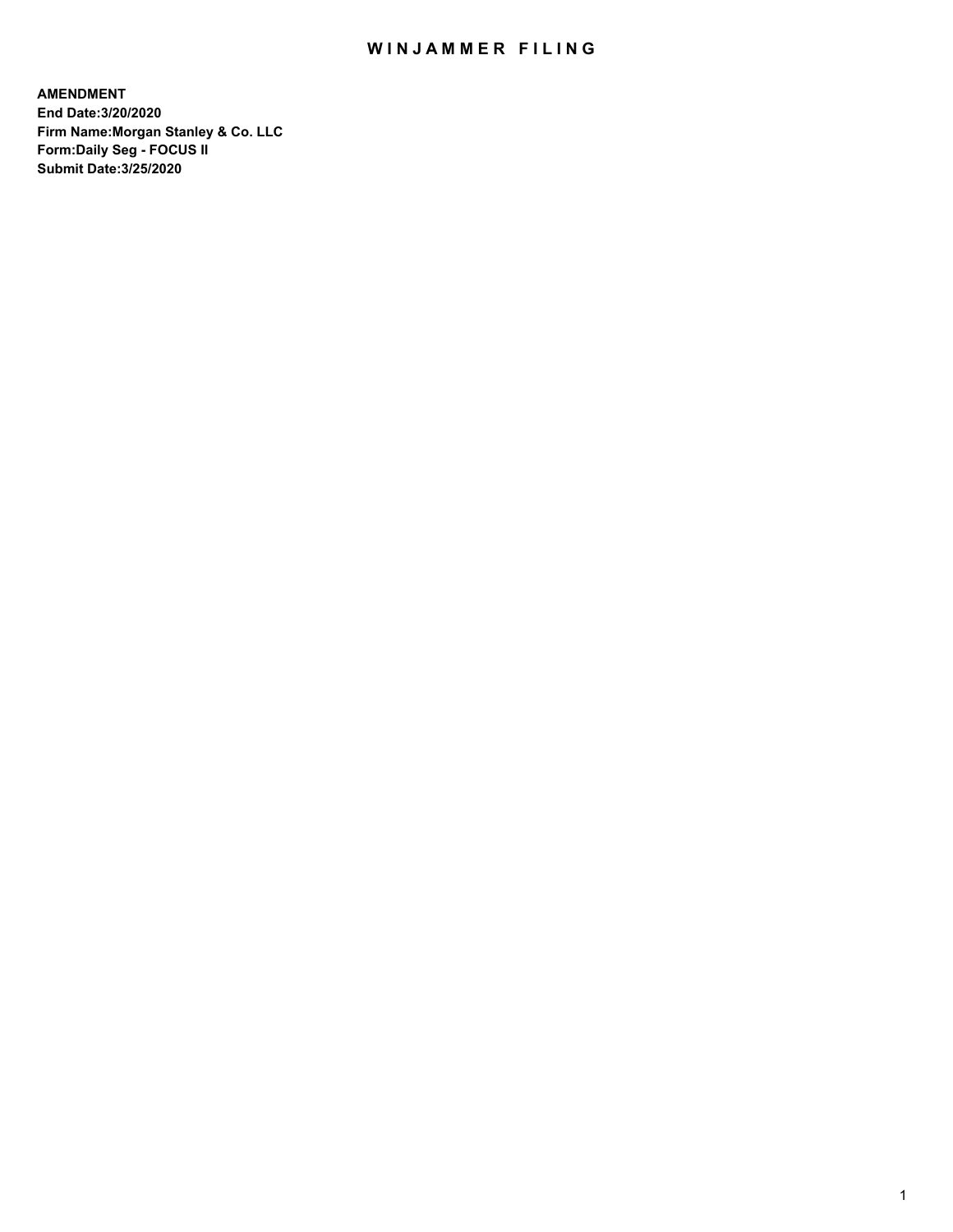**AMENDMENT End Date:3/20/2020 Firm Name:Morgan Stanley & Co. LLC Form:Daily Seg - FOCUS II Submit Date:3/25/2020 Daily Segregation - Cover Page**

| Name of Company                                                                   | Morgan Stanley & Co. LLC     |
|-----------------------------------------------------------------------------------|------------------------------|
| <b>Contact Name</b>                                                               | <b>Ikram Shah</b>            |
| <b>Contact Phone Number</b>                                                       | 212-276-0963                 |
| <b>Contact Email Address</b>                                                      | Ikram.shah@morganstanley.com |
| FCM's Customer Segregated Funds Residual Interest Target (choose one):            |                              |
| a. Minimum dollar amount: ; or                                                    | 235,000,000                  |
| b. Minimum percentage of customer segregated funds required:%; or                 | <u>0</u>                     |
| c. Dollar amount range between: and; or                                           | 0 <sub>0</sub>               |
| d. Percentage range of customer segregated funds required between:% and%.         | <u>00</u>                    |
| FCM's Customer Secured Amount Funds Residual Interest Target (choose one):        |                              |
| a. Minimum dollar amount: ; or                                                    | 140,000,000                  |
| b. Minimum percentage of customer secured funds required:%; or                    | <u>0</u>                     |
| c. Dollar amount range between: and; or                                           | <u>00</u>                    |
| d. Percentage range of customer secured funds required between: % and %.          | 0 <sup>0</sup>               |
| FCM's Cleared Swaps Customer Collateral Residual Interest Target (choose one):    |                              |
| a. Minimum dollar amount: ; or                                                    | 92,000,000                   |
| b. Minimum percentage of cleared swaps customer collateral required:% ; or        | <u>0</u>                     |
| c. Dollar amount range between: and; or                                           | 00                           |
| d. Percentage range of cleared swaps customer collateral required between:% and%. | 00                           |

Attach supporting documents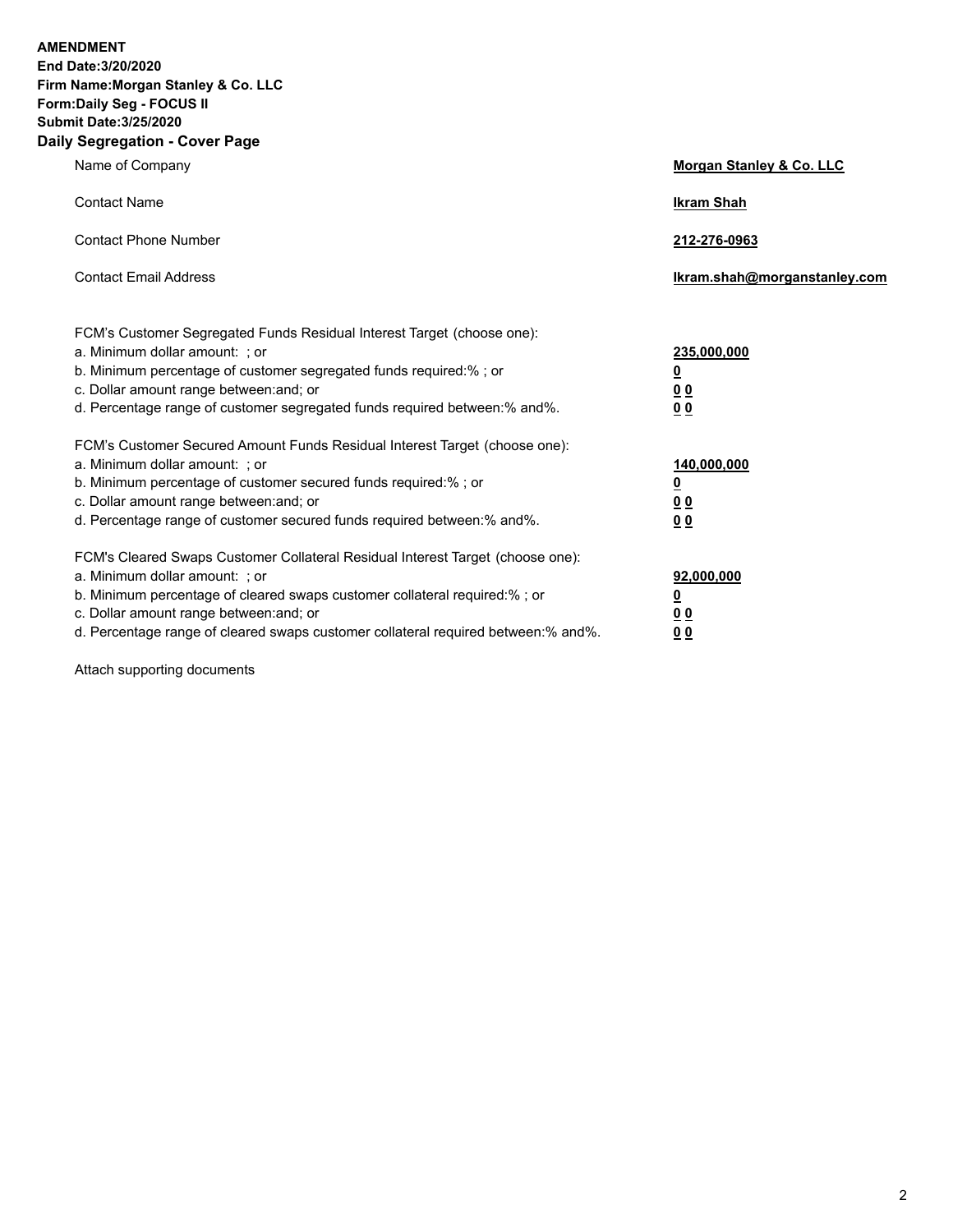|     | <b>AMENDMENT</b><br>End Date: 3/20/2020<br>Firm Name: Morgan Stanley & Co. LLC<br>Form: Daily Seg - FOCUS II<br><b>Submit Date: 3/25/2020</b><br><b>Daily Segregation - Secured Amounts</b>                                                         |                                                                |
|-----|-----------------------------------------------------------------------------------------------------------------------------------------------------------------------------------------------------------------------------------------------------|----------------------------------------------------------------|
|     | Foreign Futures and Foreign Options Secured Amounts                                                                                                                                                                                                 |                                                                |
| 1.  | Amount required to be set aside pursuant to law, rule or regulation of a foreign<br>government or a rule of a self-regulatory organization authorized thereunder<br>Net ledger balance - Foreign Futures and Foreign Option Trading - All Customers | $0$ [7305]                                                     |
|     | A. Cash                                                                                                                                                                                                                                             | 4,849,296,895 [7315]                                           |
| 2.  | B. Securities (at market)<br>Net unrealized profit (loss) in open futures contracts traded on a foreign board of trade                                                                                                                              | 2,443,508,414 [7317]<br>-707,813,957 [7325]                    |
| 3.  | Exchange traded options                                                                                                                                                                                                                             |                                                                |
|     | a. Market value of open option contracts purchased on a foreign board of trade<br>b. Market value of open contracts granted (sold) on a foreign board of trade                                                                                      | 37,118,791 [7335]<br>-34,912,678 [7337]                        |
| 4.  | Net equity (deficit) (add lines 1. 2. and 3.)                                                                                                                                                                                                       | 6,587,197,465 [7345]                                           |
| 5.  | Account liquidating to a deficit and account with a debit balances - gross amount<br>Less: amount offset by customer owned securities                                                                                                               | 203,737,820 [7351]<br>-190,320,219 [7352] 13,417,601<br>[7354] |
| 6.  | Amount required to be set aside as the secured amount - Net Liquidating Equity<br>Method (add lines 4 and 5)                                                                                                                                        | 6,600,615,066 [7355]                                           |
| 7.  | Greater of amount required to be set aside pursuant to foreign jurisdiction (above) or line<br>6.                                                                                                                                                   | 6,600,615,066 [7360]                                           |
| 1.  | FUNDS DEPOSITED IN SEPARATE REGULATION 30.7 ACCOUNTS<br>Cash in banks                                                                                                                                                                               |                                                                |
|     | A. Banks located in the United States                                                                                                                                                                                                               | 534,814,805 [7500]                                             |
|     | B. Other banks qualified under Regulation 30.7                                                                                                                                                                                                      | 891,528,102 [7520] 1,426,342,907<br>[7530]                     |
| 2.  | Securities                                                                                                                                                                                                                                          |                                                                |
|     | A. In safekeeping with banks located in the United States<br>B. In safekeeping with other banks qualified under Regulation 30.7                                                                                                                     | 774,478,853 [7540]<br>0 [7560] 774,478,853 [7570]              |
| 3.  | Equities with registered futures commission merchants                                                                                                                                                                                               |                                                                |
|     | A. Cash<br><b>B.</b> Securities                                                                                                                                                                                                                     | 11,023,202 [7580]                                              |
|     | C. Unrealized gain (loss) on open futures contracts                                                                                                                                                                                                 | $0$ [7590]<br>$-1,101,325$ [7600]                              |
|     | D. Value of long option contracts                                                                                                                                                                                                                   | $0$ [7610]                                                     |
|     | E. Value of short option contracts                                                                                                                                                                                                                  | 0 [7615] 9,921,877 [7620]                                      |
| 4.  | Amounts held by clearing organizations of foreign boards of trade                                                                                                                                                                                   |                                                                |
|     | A. Cash                                                                                                                                                                                                                                             | $0$ [7640]                                                     |
|     | <b>B.</b> Securities                                                                                                                                                                                                                                | $0$ [7650]                                                     |
|     | C. Amount due to (from) clearing organization - daily variation                                                                                                                                                                                     | $0$ [7660]                                                     |
|     | D. Value of long option contracts                                                                                                                                                                                                                   | $0$ [7670]                                                     |
|     | E. Value of short option contracts                                                                                                                                                                                                                  | 0 [7675] 0 [7680]                                              |
| 5.  | Amounts held by members of foreign boards of trade<br>A. Cash                                                                                                                                                                                       | 3,920,007,709 [7700]                                           |
|     | <b>B.</b> Securities                                                                                                                                                                                                                                | 1,669,029,561 [7710]                                           |
|     | C. Unrealized gain (loss) on open futures contracts                                                                                                                                                                                                 | -706,712,633 [7720]                                            |
|     | D. Value of long option contracts                                                                                                                                                                                                                   | 37,118,791 [7730]                                              |
|     | E. Value of short option contracts                                                                                                                                                                                                                  | -34,912,678 [7735] 4,884,530,750<br>[7740]                     |
| 6.  | Amounts with other depositories designated by a foreign board of trade                                                                                                                                                                              | $0$ [7760]                                                     |
| 7.  | Segregated funds on hand                                                                                                                                                                                                                            | $0$ [7765]                                                     |
| 8.  | Total funds in separate section 30.7 accounts                                                                                                                                                                                                       | 7,095,274,387 [7770]                                           |
| 9.  | Excess (deficiency) Set Aside for Secured Amount (subtract line 7 Secured Statement<br>Page 1 from Line 8)                                                                                                                                          | 494,659,321 [7380]                                             |
| 10. | Management Target Amount for Excess funds in separate section 30.7 accounts                                                                                                                                                                         | 140,000,000 [7780]                                             |
| 11. | Excess (deficiency) funds in separate 30.7 accounts over (under) Management Target                                                                                                                                                                  | 354,659,321 [7785]                                             |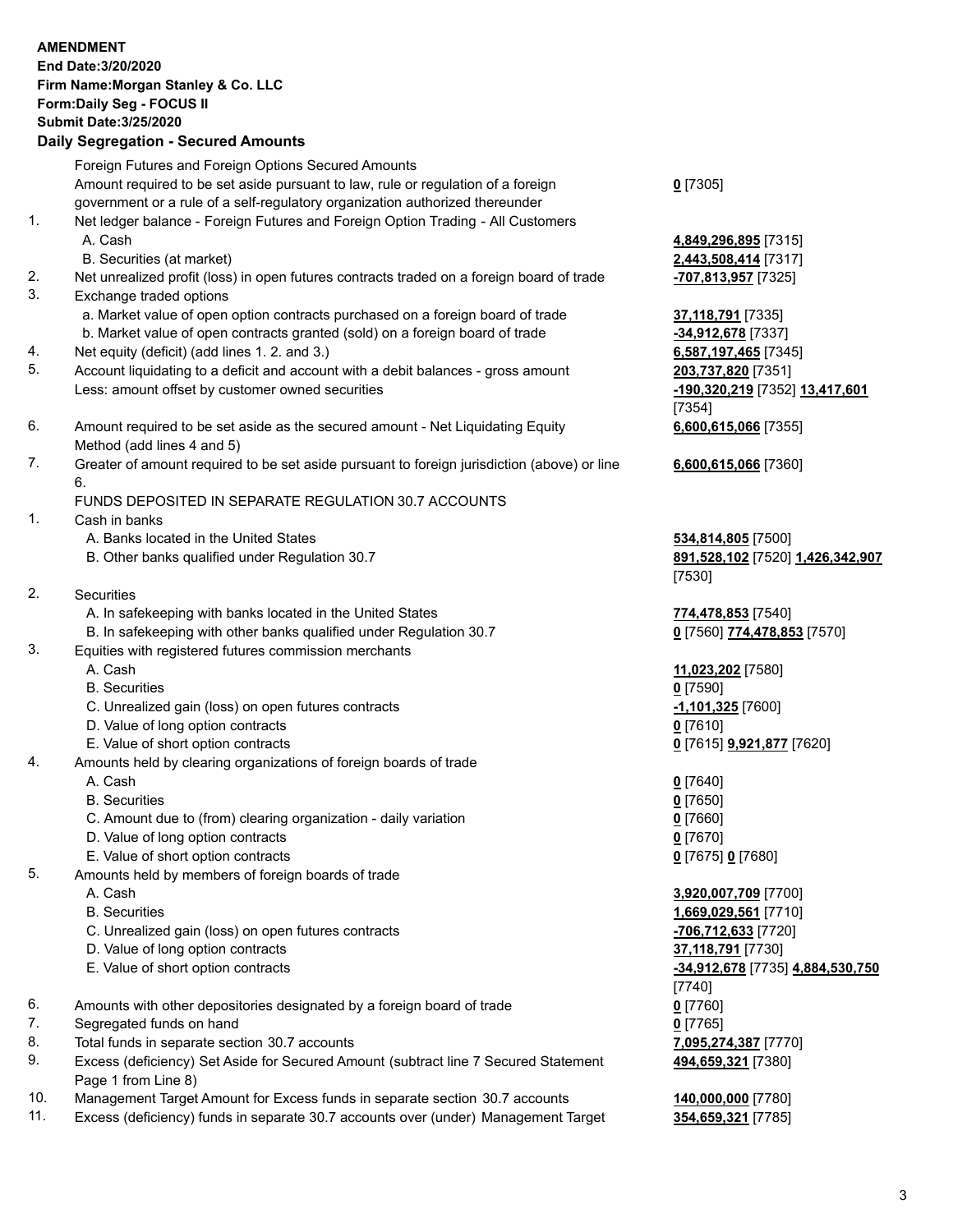|          | <b>AMENDMENT</b><br>End Date: 3/20/2020<br>Firm Name: Morgan Stanley & Co. LLC<br>Form: Daily Seg - FOCUS II<br><b>Submit Date: 3/25/2020</b><br>Daily Segregation - Segregation Statement                                                                               |                                                                            |
|----------|--------------------------------------------------------------------------------------------------------------------------------------------------------------------------------------------------------------------------------------------------------------------------|----------------------------------------------------------------------------|
|          |                                                                                                                                                                                                                                                                          |                                                                            |
|          | SEGREGATION REQUIREMENTS(Section 4d(2) of the CEAct)                                                                                                                                                                                                                     |                                                                            |
| 1.<br>2. | Net ledger balance<br>A. Cash<br>B. Securities (at market)<br>Net unrealized profit (loss) in open futures contracts traded on a contract market                                                                                                                         | 17,336,053,520 [7010]<br><b>9,433,213,654</b> [7020]<br>690,747,630 [7030] |
| 3.       | Exchange traded options                                                                                                                                                                                                                                                  |                                                                            |
| 4.<br>5. | A. Add market value of open option contracts purchased on a contract market<br>B. Deduct market value of open option contracts granted (sold) on a contract market<br>Net equity (deficit) (add lines 1, 2 and 3)<br>Accounts liquidating to a deficit and accounts with | 950,580,039 [7032]<br>-909,129,750 [7033]<br>27,501,465,093 [7040]         |
|          | debit balances - gross amount<br>Less: amount offset by customer securities                                                                                                                                                                                              | 862,301,221 [7045]<br>-793,319,402 [7047] 68,981,819<br>[7050]             |
| 6.       | Amount required to be segregated (add lines 4 and 5)<br>FUNDS IN SEGREGATED ACCOUNTS                                                                                                                                                                                     | 27,570,446,912 [7060]                                                      |
| 7.       | Deposited in segregated funds bank accounts                                                                                                                                                                                                                              |                                                                            |
|          | A. Cash                                                                                                                                                                                                                                                                  | 4,980,726,222 [7070]                                                       |
|          | B. Securities representing investments of customers' funds (at market)<br>C. Securities held for particular customers or option customers in lieu of cash (at<br>market)                                                                                                 | $0$ [7080]<br>2,138,042,417 [7090]                                         |
| 8.       | Margins on deposit with derivatives clearing organizations of contract markets<br>A. Cash                                                                                                                                                                                | 14,505,877,701 [7100]                                                      |
|          | B. Securities representing investments of customers' funds (at market)<br>C. Securities held for particular customers or option customers in lieu of cash (at<br>market)                                                                                                 | $0$ [7110]<br>7,295,171,237 [7120]                                         |
| 9.       | Net settlement from (to) derivatives clearing organizations of contract markets                                                                                                                                                                                          | -221,430,037 [7130]                                                        |
| 10.      | Exchange traded options<br>A. Value of open long option contracts                                                                                                                                                                                                        | 950,580,039 [7132]                                                         |
|          | B. Value of open short option contracts                                                                                                                                                                                                                                  | -909,129,750 [7133]                                                        |
| 11.      | Net equities with other FCMs                                                                                                                                                                                                                                             |                                                                            |
|          | A. Net liquidating equity                                                                                                                                                                                                                                                | 8,721,939 [7140]                                                           |
|          | B. Securities representing investments of customers' funds (at market)<br>C. Securities held for particular customers or option customers in lieu of cash (at<br>market)                                                                                                 | $0$ [7160]<br>$0$ [7170]                                                   |
| 12.      | Segregated funds on hand                                                                                                                                                                                                                                                 | $0$ [7150]                                                                 |
| 13.      | Total amount in segregation (add lines 7 through 12)                                                                                                                                                                                                                     | 28,748,559,768 [7180]                                                      |
| 14.      | Excess (deficiency) funds in segregation (subtract line 6 from line 13)                                                                                                                                                                                                  | 1,178,112,856 [7190]                                                       |
|          |                                                                                                                                                                                                                                                                          |                                                                            |

15. Management Target Amount for Excess funds in segregation<br>16. Excess (deficiency) funds in segregation over (under) Management Target Amount **235,000,000** [7198] Excess (deficiency) funds in segregation over (under) Management Target Amount Excess

**943,112,856** [7198]